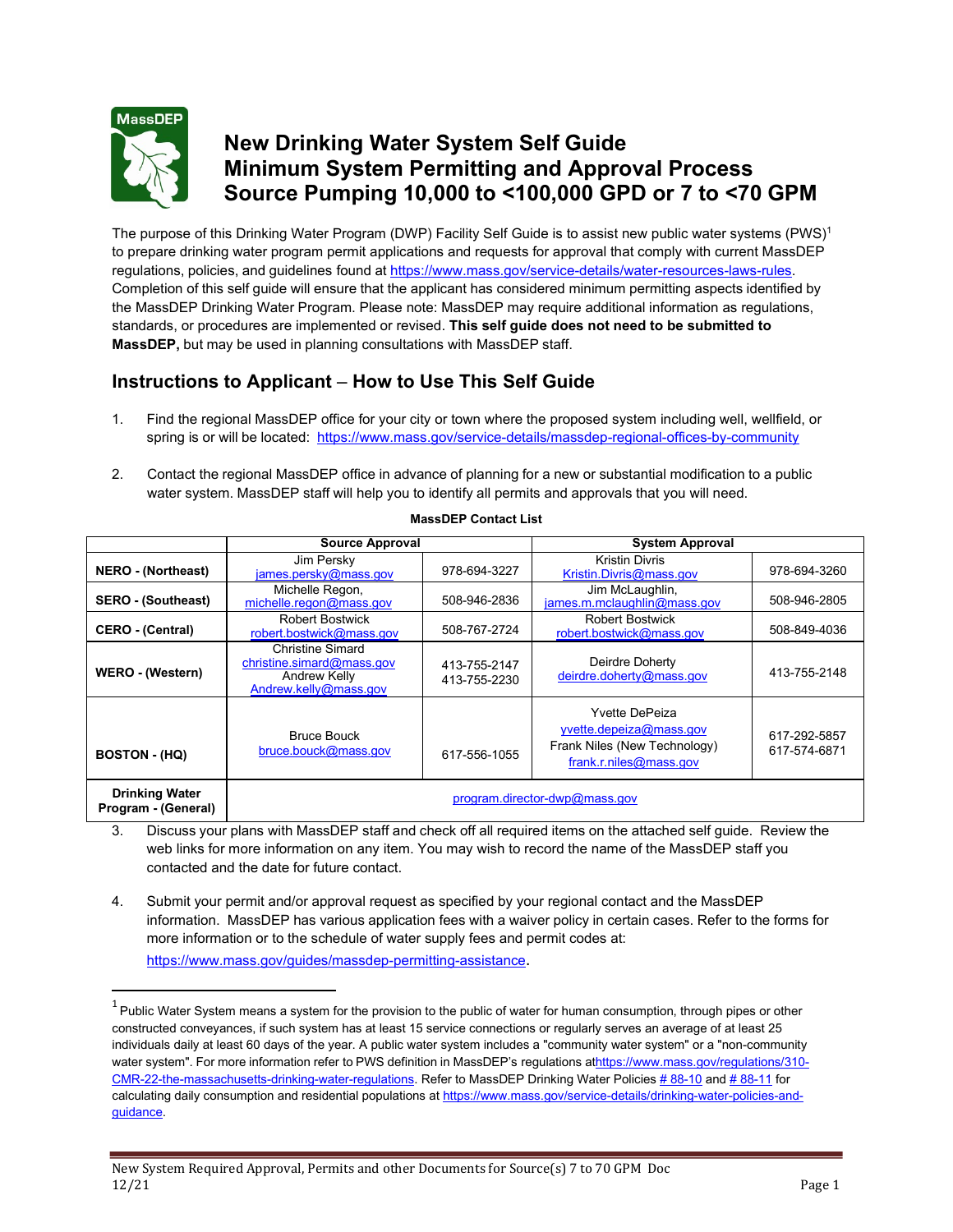## **New Drinking Water System - Self Guide**

For Minimum MassDEP /DWP Approvals. Permits and Other Required Documents Needed for New System Approval For Source(s) Pumping 10,000 to<100,000 GPD or 7 to <70 GPM

| Item#                                                                         | <b>Permit/Approval or Other Documentation Needed</b>                                                                                                                                                                                                                                                                                                                                                                                                                                                                                                                                                                                                                                                                                                                                                                                         | <b>Comments</b>                                                         |
|-------------------------------------------------------------------------------|----------------------------------------------------------------------------------------------------------------------------------------------------------------------------------------------------------------------------------------------------------------------------------------------------------------------------------------------------------------------------------------------------------------------------------------------------------------------------------------------------------------------------------------------------------------------------------------------------------------------------------------------------------------------------------------------------------------------------------------------------------------------------------------------------------------------------------------------|-------------------------------------------------------------------------|
| Check √ if<br>applicable<br>after<br>discussion<br>with<br>MassDEP<br>contact | MassDEP may require the following permits or approvals prior to the system receiving final approval to operate.<br>The following permits and approvals are listed in likely sequence; however the final sequencing will be decided<br>by the progress of each item and discussion with your MassDEP regional contact. View the web link for more<br>information on the item.                                                                                                                                                                                                                                                                                                                                                                                                                                                                 | Include explanations of<br>not applicable (N/A)<br>items in this column |
| $1 \Box$                                                                      | <b>Consecutive Public Water System - If a new drinking public water system consists only</b><br>as a new consecutive system, such that, water is received and/or purchased from one or<br>more MassDEP approved supplying public water systems with an existing PWS ID<br>number, then a written summary agreement is needed for submittal per MassDEP<br>Regulations 310 CMR 22.03 Compliance at https://www.mass.gov/regulations/310-CMR-<br>22-the-massachusetts-drinking-water-regulations. For examples of written agreements<br>see: https://www.mass.gov/info-details/water-systems-operations-requirements-and-<br>guidance#consecutive-water-systems-. If this item 1 is checked, then proceed to<br>Capacity Development -item 8, then proceed to item 14 titled Chemical Addition<br>Permit, and then finish the remaining items. |                                                                         |
| $2\Box$                                                                       | <b>Source Permit – BRP WS 13</b> Approval to Site and Conduct a Pumping Test for a Source<br>Less Than 70 Gallons per Minute which includes exploratory phase, site examination,<br>land use survey, and approval to conduct pumping test.<br>Form to be submitted to MassDEP.<br>https://www.mass.gov/how-to/ws-13-approval-to-site-a-source-and-conduct-a-pumping-<br>test-for-a-source-less-than-70-gallons                                                                                                                                                                                                                                                                                                                                                                                                                               |                                                                         |
| $3\Box$                                                                       | <b>Source Permit - BRP WS 15 Approval of Pumping Test Report and to Construct a</b><br>Source less than 70 Gallons per Minute. Form to be submitted to MassDEP.<br>https://www.mass.gov/how-to/ws-15-approval-of-pumping-test-report-and-to-construct-a-<br>source-less-than-70-gallons-per                                                                                                                                                                                                                                                                                                                                                                                                                                                                                                                                                  |                                                                         |
| $4$ $\Box$                                                                    | <b>Wetlands permit if work in wetlands is needed for drilling - Notice of Intent (NOI)</b><br>application (401 determination)<br>https://www.mass.gov/lists/wetlands-permitting-forms                                                                                                                                                                                                                                                                                                                                                                                                                                                                                                                                                                                                                                                        |                                                                         |
| 5                                                                             | Local Conservation Commission Order of Conditions to be completed if required by<br>the Local Conservation Commission.<br>Over 100 Massachusetts communities have local wetlands protection bylaws in addition<br>to the state and federal laws. Contact the conservation commission at your city or town<br>hall for more information about local bylaws.<br>https://www.mass.gov/guides/protecting-wetlands-in-massachusetts                                                                                                                                                                                                                                                                                                                                                                                                               |                                                                         |
| $6\Box$                                                                       | Massachusetts Endangered Species Act (MESA) Permit Application to be completed<br>if applicable. If applicable an application with potential Notice of Intent (NOI) is required<br>https://www.mass.gov/ma-endangered-species-act-mesa-regulatory-review                                                                                                                                                                                                                                                                                                                                                                                                                                                                                                                                                                                     |                                                                         |
| $7\Box$                                                                       | Army Corps of Engineers 404 Permit to be completed if applicable. This permit may<br>be required if alteration of wetlands occurs during pumping test.<br>Call 1-800-362-4367 for more information.<br>http://www.epa.gov/owow/wetlands/pdf/reg_authority_pr.pdf                                                                                                                                                                                                                                                                                                                                                                                                                                                                                                                                                                             |                                                                         |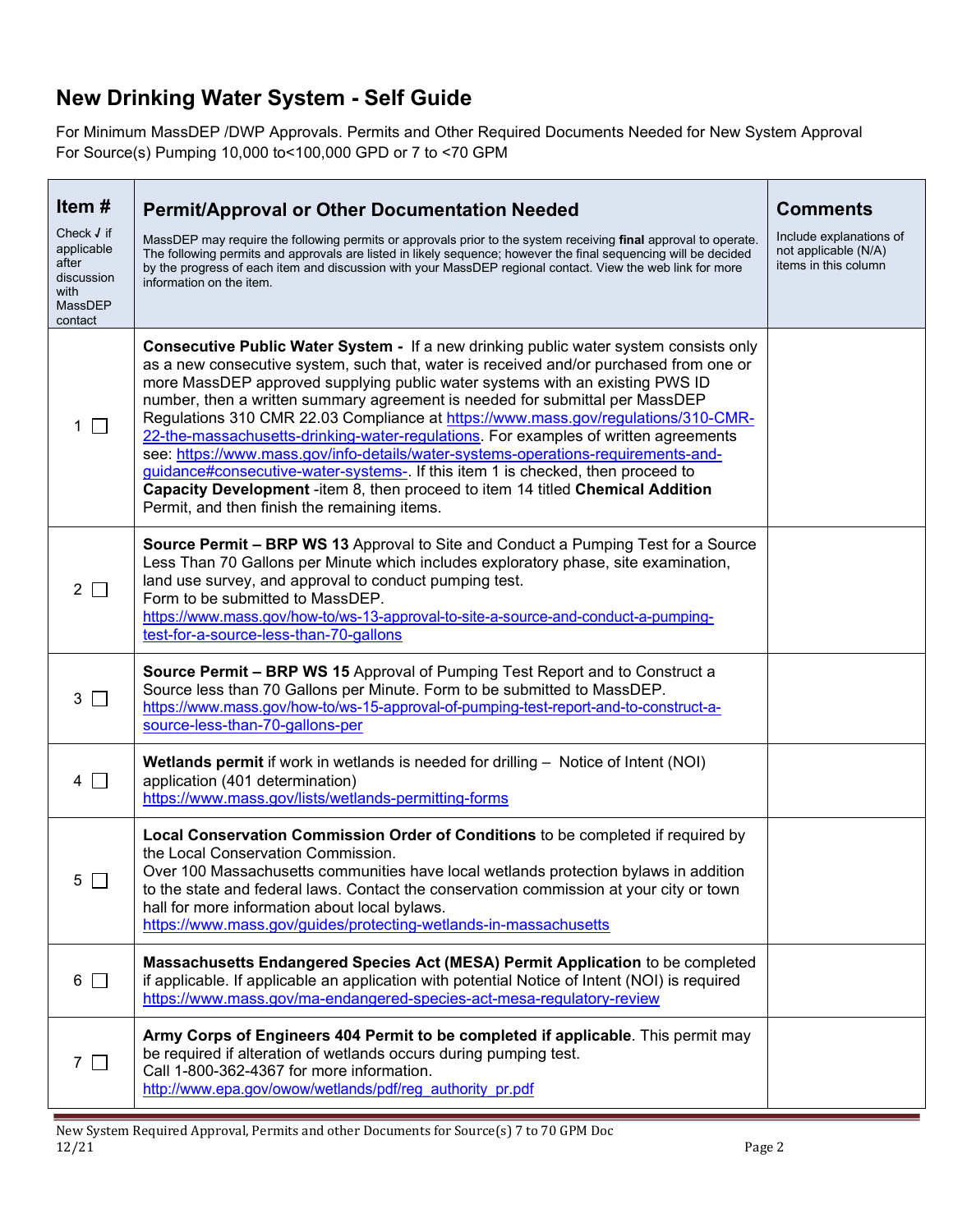| $8\Box$      | Capacity Development - Business Plan for New Water Supplies to be submitted to<br>MassDEP. https://www.mass.gov/info-details/water-systems-operations-requirements-<br>and-guidance#system-development-                                                                                                                                                                  |  |
|--------------|--------------------------------------------------------------------------------------------------------------------------------------------------------------------------------------------------------------------------------------------------------------------------------------------------------------------------------------------------------------------------|--|
| $9\Box$      | <b>Construction Permit</b> - BRP WS 23A - Approval to construct facility to pump less than<br>40,000 gpd form, or Construction Permit - BRP 23B - Approval to construct facility to<br>pump between 40,000 - 200,000 gpd form needs to be submitted to MassDEP.<br>https://www.mass.gov/how-to/ws-23-24-approval-to-construct-a-water-treatment-facility                 |  |
| 10 $\Box$    | Source of Water Deed Note. If a Note on the Deed is requested by MassDEP regional<br>office, the owner of a transient non-community public water system source or any other<br>public water system source shall complete an affidavit and submit a copy to MassDEP,<br>http://www.mass.gov/dep/water/laws/goneappb.pdf                                                   |  |
| 11 $\Box$    | Proof of ownership or ability to control the Zone I, as required, refer to MassDEP<br>regulations 310 CMR 22.21: Ground Water Supply Protection. To be submitted to<br>MassDEP.<br>https://www.mass.gov/regulations/310-CMR-22-the-massachusetts-drinking-water-<br>regulations                                                                                          |  |
| 12 $\Box$    | Groundwater Under the Direct Influence of Surface Water (GWUDI) Exemption<br>Request (if applicable) to be submitted to MassDEP. Refer to Criteria for Determining<br>Exemption (Factsheet for Non-Community Public Water Systems)<br>https://www.mass.gov/doc/criteria-for-determining-exemption-factsheet-non-community-<br>systems                                    |  |
| $13 \square$ | Ground Water Rule Representative Triggered Monitoring Plan. Ground Water Rule*<br>Applies to all systems with ground water sources that do not have MassDEP certified 4-<br>log treatment. To be submitted to MassDEP. Refer to https://www.mass.gov/doc/gwr-c-<br>representative-triggered-monitoring-plan.                                                             |  |
| 14           | New Technology Permit to be completed if applicable for drinking water additives,<br>chemicals, treatment devices or equipment, if a product or operation will come into<br>contact with a public water supply.<br>https://www.mass.gov/lists/drinking-water-permits-forms-and-templates#new-technology-<br>approvals-forms-                                             |  |
| 15 $\Box$    | <b>Chemical Addition Permit - BRP WS 34 Chemical Addition Retrofit for Systems That</b><br>Serve Less Than or Equal to 3,300 People (if any chemical(s), such as bleach or lime,<br>are planned to be added to PWS, submit this permit form)<br>https://www.mass.gov/how-to/ws-34-water-treatment-chemical-addition-retrofit-of-water-<br>systems-serving-less-than-3300 |  |
| $16\Box$     | Operation and Maintenance (O/M) procedures for all treatment operations to be<br>submitted to MassDEP** Preventive Maintenance schedule log of routine operation and<br>maintenance tasks to be developed, and submitted.<br>https://www.mass.gov/doc/drinking-water-policy-93-02-operation-and-maintenance-<br>manuals-0                                                |  |
| 17 $\Box$    | Spare parts inventory to be made available for all applicable components**<br>https://www.mass.gov/guides/emergency-planning-and-preparedness-tips-for-<br>wastewater-and-water-treatment-plant-operators                                                                                                                                                                |  |
| 18 $\Box$    | Waste disposal permit** (If applicable) PWS must submit a Waste Disposal Plan per<br>Guidelines Chapter 5.10 https://www.mass.gov/service-details/guidelines-for-public-                                                                                                                                                                                                 |  |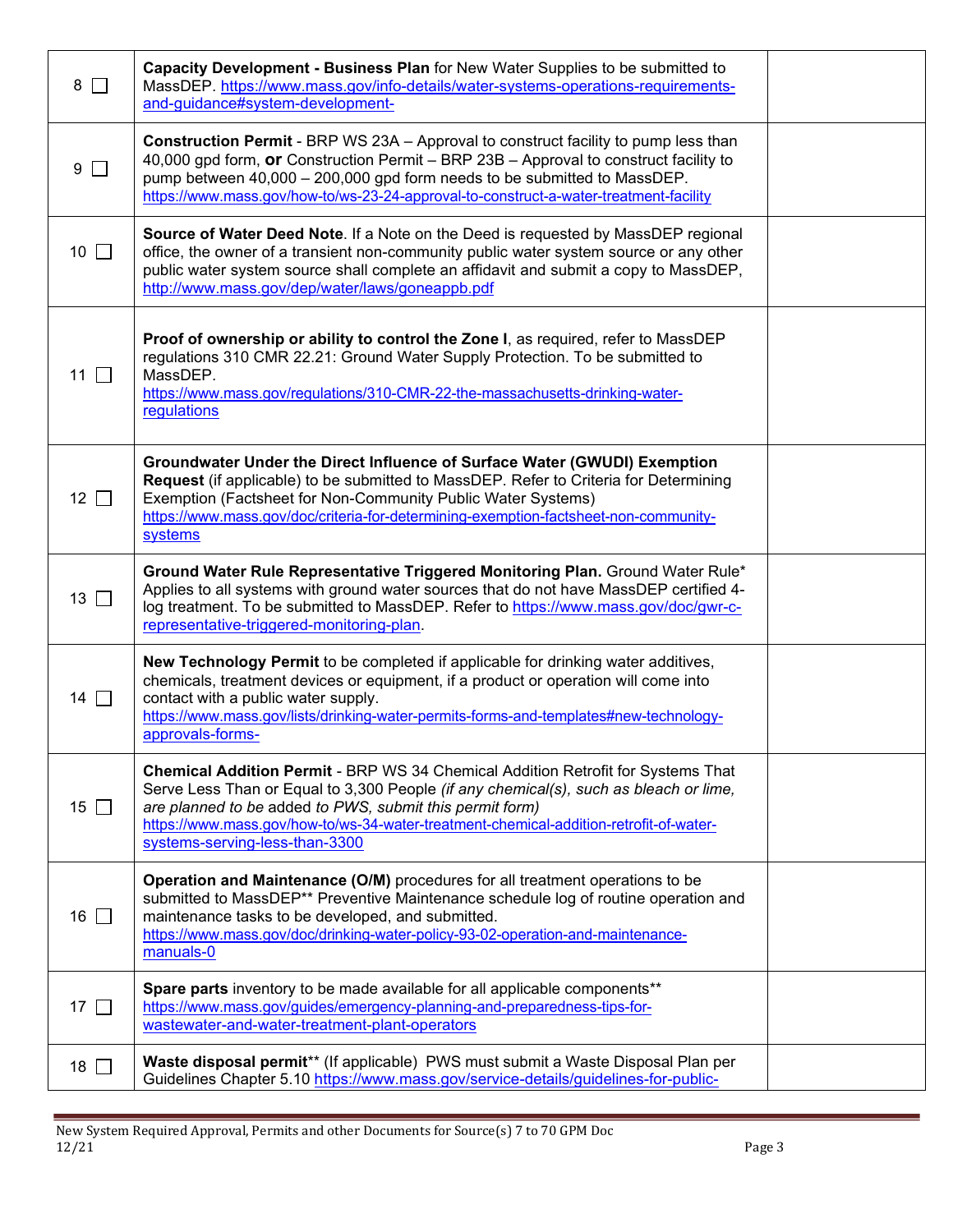|           | water-systems                                                                                                                                                                                                                                                                                                                                                                                                                                                                                                                                                                                                                                                                                                                                                                                                                                                                                                                                                                                                                                                                                                                                                                                                                                                                                                                                                                                                                                                                                                                                                                                                                                                                                                                                                                                                                                                                                                                                                                       |  |
|-----------|-------------------------------------------------------------------------------------------------------------------------------------------------------------------------------------------------------------------------------------------------------------------------------------------------------------------------------------------------------------------------------------------------------------------------------------------------------------------------------------------------------------------------------------------------------------------------------------------------------------------------------------------------------------------------------------------------------------------------------------------------------------------------------------------------------------------------------------------------------------------------------------------------------------------------------------------------------------------------------------------------------------------------------------------------------------------------------------------------------------------------------------------------------------------------------------------------------------------------------------------------------------------------------------------------------------------------------------------------------------------------------------------------------------------------------------------------------------------------------------------------------------------------------------------------------------------------------------------------------------------------------------------------------------------------------------------------------------------------------------------------------------------------------------------------------------------------------------------------------------------------------------------------------------------------------------------------------------------------------------|--|
| 19 $\Box$ | Energy Saving report or statement*. Summary discussion to be submitted. Refer to<br>Guidelines Chapter 1.2.10 Energy Efficiency Encouraged (if applicable).<br>https://www.mass.gov/service-details/guidelines-for-public-water-systems                                                                                                                                                                                                                                                                                                                                                                                                                                                                                                                                                                                                                                                                                                                                                                                                                                                                                                                                                                                                                                                                                                                                                                                                                                                                                                                                                                                                                                                                                                                                                                                                                                                                                                                                             |  |
| 20 $\Box$ | Emergency response plan needs to be submitted*<br>https://www.mass.gov/service-details/guidelines-for-public-water-systems                                                                                                                                                                                                                                                                                                                                                                                                                                                                                                                                                                                                                                                                                                                                                                                                                                                                                                                                                                                                                                                                                                                                                                                                                                                                                                                                                                                                                                                                                                                                                                                                                                                                                                                                                                                                                                                          |  |
| 21 $\Box$ | a) Distribution Modifications Permit BRP WS 33 for systems that serve 3,300 people<br>or less in the modification of a drinking water distribution systems, such as storage tanks,<br>distribution pump stations, and transmission main installation. Form to be submitted.<br>https://www.mass.gov/how-to/ws-33-distribution-modifications-for-systems-that-serve-<br>3300-people-or-fewer<br>b) Map of distribution system including all pipes, valves, hydrants, storage facilities,<br>etc. to also be submitted.                                                                                                                                                                                                                                                                                                                                                                                                                                                                                                                                                                                                                                                                                                                                                                                                                                                                                                                                                                                                                                                                                                                                                                                                                                                                                                                                                                                                                                                               |  |
| 22 $\Box$ | Certified Operator * Submit name and staffing plan of hired certified operator<br>responsible to run PWS system. Also complete the individual duties forms for each<br>system type.<br>https://www.mass.gov/doc/public-water-system-certified-operator-compliance-notice-0                                                                                                                                                                                                                                                                                                                                                                                                                                                                                                                                                                                                                                                                                                                                                                                                                                                                                                                                                                                                                                                                                                                                                                                                                                                                                                                                                                                                                                                                                                                                                                                                                                                                                                          |  |
| 23 $\Box$ | Cross connections program plan*to be submitted<br>https://www.mass.gov/lists/cross-connections-forms                                                                                                                                                                                                                                                                                                                                                                                                                                                                                                                                                                                                                                                                                                                                                                                                                                                                                                                                                                                                                                                                                                                                                                                                                                                                                                                                                                                                                                                                                                                                                                                                                                                                                                                                                                                                                                                                                |  |
| 24 $\Box$ | Other permit(s), approval(s) or documents as determined by MassDEP                                                                                                                                                                                                                                                                                                                                                                                                                                                                                                                                                                                                                                                                                                                                                                                                                                                                                                                                                                                                                                                                                                                                                                                                                                                                                                                                                                                                                                                                                                                                                                                                                                                                                                                                                                                                                                                                                                                  |  |
| $25\Box$  | When all applicable items from above are approved you will receive a Final Approval of Completed Works<br>Letter from MassDEP which includes the issuance of a PWS ID number (generated by MassDEP) and a<br>Sampling Schedule*. Refer to Massachusetts Drinking Water Program Testing Requirements for Public Water<br>Systems: https://www.mass.gov/doc/testing-requirements-for-public-water-systems-summary-0<br>Once a system is approved and in operation, the following minimum reports and information are required:<br>1. Community water systems are required to test their water for coliform bacteria and other contaminants<br>specified in the regulations and on their sampling schedule using a state certified lab, and report the results.<br>https://www.mass.gov/guides/drinking-water-standards-and-guidelines<br>2. Monthly chemical reporting form to be submitted monthly (if any treatment chemicals are added to PWS)<br>https://www.mass.gov/how-to/chemical-addition-report **<br>3. Water Treatment Chemical Feed System Control and Alarm Testing Log<br>https://www.mass.gov/doc/water-treatment-chemical-feed-system-control-and-alarm-testing-log**<br>4. Consumer Confidence Reports (annually to customers required)<br>https://www.mass.gov/info-details/water-systems-operations-requirements-and-guidance#consumer-<br>confidence-reports-<br>5. Safe Drinking Water Act Assessment. Bills for the Massachusetts Federal Safe Drinking Water Act<br>Assessment are mailed to all public water systems based on water use reported for previous calendar year.<br>Minimum bill is \$20.00. https://www.mass.gov/info-details/water-systems-operations-requirements-and-<br>guidance#safe-drinking-water-act-<br>6. Annual Statistical Reporting (eASR) Form (This report is submitted online and requires proof of identity)<br>https://www.mass.gov/lists/drinking-water-permits-forms-and-templates#statistical-reporting-forms-<br>7.<br>8. |  |